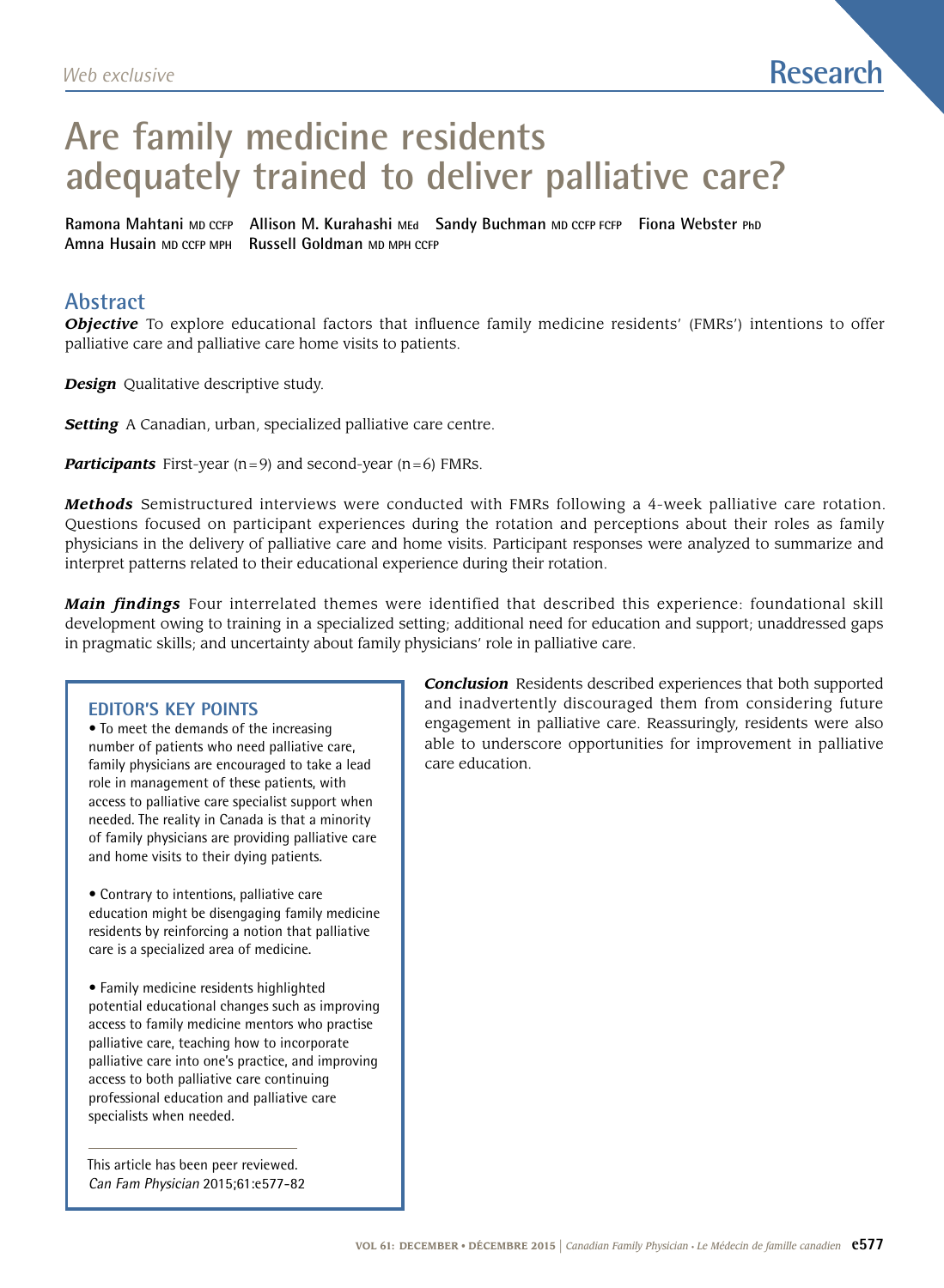## **Recherche**

# **Les résidents en médecine familiale ont-ils une formation appropriée pour prodiguer des soins palliatifs?**

**Ramona Mahtani MD CCFP Allison M. Kurahashi MEd Sandy Buchman MD CCFP FCFP Fiona Webster PhD Amna Husain MD CCFP MPH Russell Goldman MD MPH CCFP**

## **Résumé**

*Objectif* Déterminer ce qui, dans la formation des résidents en médecine familiale (RMF), a une influence sur leur intention de prodiguer des soins palliatifs et de faire des visites à domicile à des patients en fin de vie.

*Type d'étude* Une étude descriptive qualitative.

*Contexte* Un centre de soins palliatifs en milieu urbain, au Canada.

*Participants* Neuf résidents-1 et 5 résidents-2 en médecine familiale.

*Méthodes* On a effectué des entrevues semi-structurées avec des résidents en médecine familiale qui avaient suivi un stage de 4 semaines en soins palliatifs. Les questions portaient sur leurs expériences pendant le stage et sur leur façon de percevoir leur rôle comme médecins de famille chargés de prodiguer des soins palliatifs et de faire des visites à domicile. Une analyse des réponses des participants a permis de résumer et d'interpréter les différents thèmes en lien avec ce qu'ils avaient retenu de leur stage.

*Principales observations* Cinq thèmes inter-reliés ont été identifiés, qui décrivent ce qu'ils avaient retenu:le développement de compétences fondamentales grâce à un stage dans un milieu spécialisé; le besoin de plus de formation et de soutien; le manque de formation relative à certaines habilités pragmatiques; et l'incertitude à propos du rôle du médecin de famille dans les soins palliatifs.

*Conclusion* Les résidents ont décrit des expériences qui les avaient encouragés à prodiguer des soins palliatifs dans leur future pratique, mais aussi, à certains égards, découragés de le faire. Il est toutefois rassurant de constater que les résidents ont aussi été capables de faire des suggestions pour améliorer la formation en soins palliatifs.

### **Points de repère du rédacteur**

• Pour faire face au nombre croissant de patients qui nécessitent des soins palliatifs, les médecins de famille sont encouragés à jouer un rôle majeur dans le traitement de ces patients, avec l'appui, lorsque nécessaire, des spécialistes de ce domaine. Au Canada, toutefois, ce n'est qu'une minorité de médecins de famille qui fournissent des soins palliatifs aux patients en fin de vie et qui les visitent à domicile.

- Contrairement à ce qu'on aimerait, les résidents en médecine familiale hésitent à s'engager dans cette voie parce que leur formation renforce l'idée qu'il s'agit là d'un domaine spécialisé de la médecine.
- Les résidents en médecine familiale ont insisté sur la nécessité de faire certains changements dans leur formation, tels que :permettre plus d'accès à des mentors de médecine familiale qui prodiguent des soins palliatifs, enseigner comment incorporer ces soins dans leur pratique, fournir plus de formation continue sur ce type de soins et faciliter l'accès aux spécialistes de ce domaine lorsque c'est nécessaire.

Cet article a fait l'objet d'une révision par des pairs. *Can Fam Physician* 2015;61:e577-82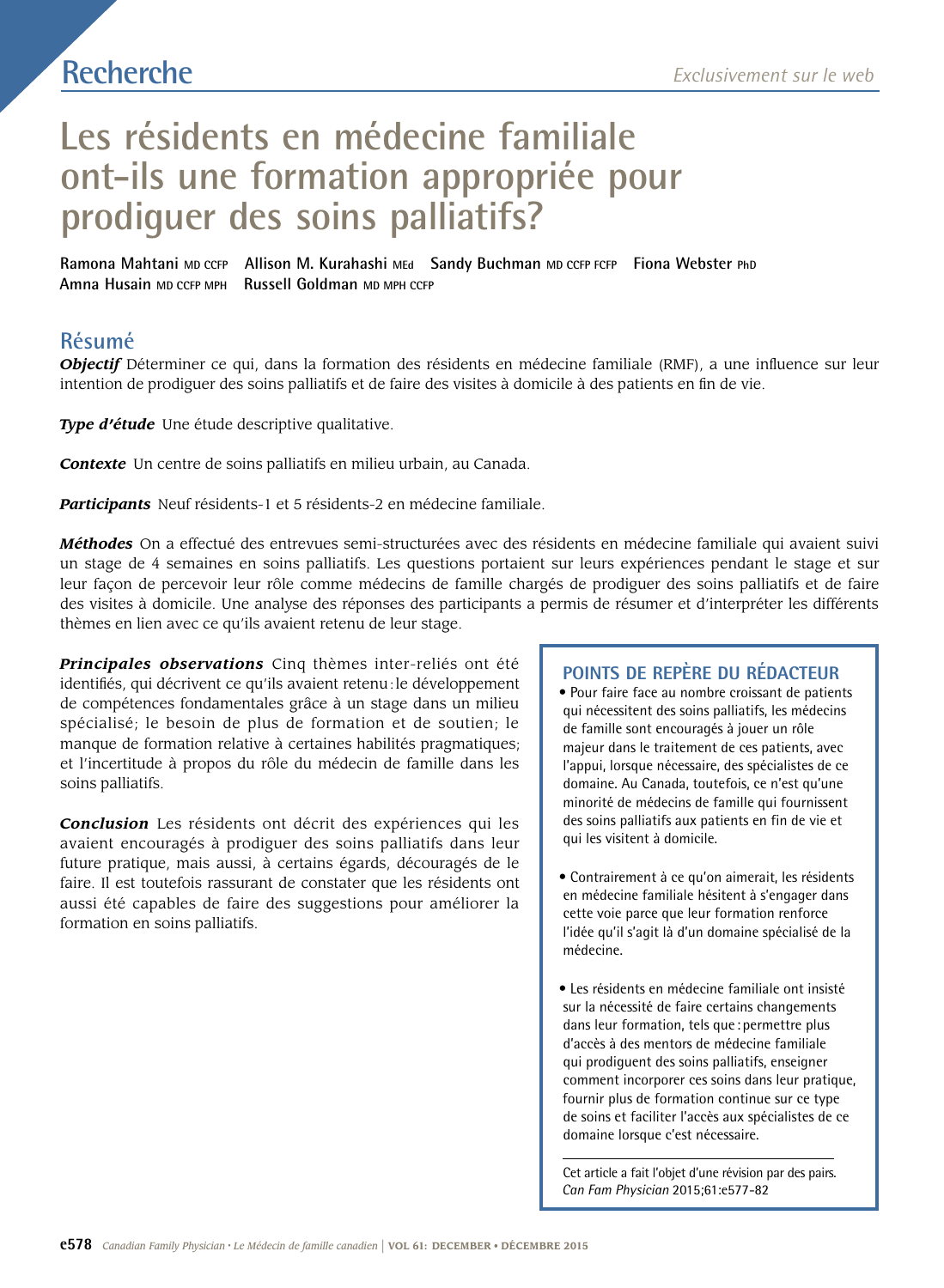vidence suggests that most people with a terminal<br>
illness want to die at home,<sup>1</sup> which requires appro-<br>
priately trained health care providers to support<br>
them and their family members. Unfortunately, such vidence suggests that most people with a terminal lilness want to die at home,<sup>1</sup> which requires appropriately trained health care providers to support support is not readily available. Despite the increasing proportion of elderly Canadians with complex care needs and longer survival,<sup>2</sup> there has not been a corresponding increase in the number of skilled health providers to care for them in their homes.

Local health authorities are encouraging family physicians in Ontario to take a lead role in managing palliative care patients, including providing home visits, $3$  and are suggesting that palliative care specialists further supplement the care for difficult-to-manage cases. However, evidence suggests that fewer family physicians are providing palliative care and home visits for homebound dying patients. For example, the 2010 National Physician Survey revealed that an average of 42.4% of Canada's family physicians offered home visits, and that this rate was lower in younger family physicians.<sup>4</sup> However, these numbers might overestimate the number of physicians providing *regular* home visits<sup>5</sup> and, to a greater degree, the number of home visits made to palliative patients.<sup>6</sup> As a result, there is additional demand on an insufficient number of palliative care specialists.7

Several recent studies have identified lack of palliative care skills and insufficient training as reasons why family physicians chose not to do home visits or manage patients requiring more intensive palliative care.<sup>7-9</sup> Considering how adequate training appears to influence one's decision to engage in palliative care and home visits, it is critical to understand how to optimally structure these educational experiences to promote engagement.

In this study, we asked whether there was a connection between family medicine residents' (FMRs') educational experiences in palliative care and their intentions to integrate palliative care and home visits for dying patients (hereafter referred to as *palliative care*) into their future practices. While the context of our study is palliative care for patients with advanced disease, the results have broader implications for training FMRs to care for frail elderly patients. Although these are currently viewed as 2 distinct populations, they share characteristics of complex care. Increasingly, we are recognizing that there are specific skills needed to deliver care to those with chronic and complex disease beyond providing a diagnosis and prognosis.

#### **Methods**

#### **Overall design**

This qualitative descriptive study is nested in a larger mixed-methods palliative care education research study. The design was exploratory and structured to capture

experiences that were perceived by participants to be the most salient.10 We approached both our questions and our analysis with the goal of understanding the meanings participants assigned to their experiences rather than attempting to apply an a priori theoretical framework or generate a new one. $10,11$ 

#### **Sample size and recruitment**

Participants were recruited from the 2013 to 2014 double cohort at the University of Toronto in Ontario, consisting of 12 first-year and 13 second-year FMRs, during their mandatory 4-week palliative care rotations. This cohort was purposively sampled to best represent FMRs with diverse experience and because it offered double the number of potential participants. Family medicine residents were approached in person at a teaching session by the research coordinator (A.M.K.).

Rotations were completed at a specialized palliative care centre in the urban centre of Toronto. Twenty-four physicians offer palliative care services to patients in their homes (*community*) and in inpatient settings (*inpatient*).

The year was divided into 13, 4-week blocks. During their palliative care block, residents spent 2 weeks each in the inpatient and community environments. Each block consisted of a first-year resident and a second-year resident, except for block 8, which only had a secondyear resident. Ethics approval was obtained from the Mount Sinai Hospital Research Ethics Board in Toronto.

#### **Data collection**

Following their 4-week rotation, residents participated in a semistructured interview about their educational experience during the rotation and their perceptions about their roles as future family physicians in the delivery of palliative care. Interviews were done face to face or over the telephone.12 To minimize influence on participant responses, interviews were conducted by the research coordinator (A.M.K.), who had no involvement in the participants' educational experience or evaluations. Interviews were audiorecorded and professionally transcribed clean verbatim.

#### **Data analysis**

A thematic analysis approach was used to summarize salient participant experiences and perceptions. After 6 interviews had been conducted, 2 reviewers (R.M. and A.M.K.) met to collaboratively review the transcripts and identify high-level recurring concepts, which formed the coding framework. The 2 reviewers independently applied the coding framework to the initial 6 and 9 subsequent transcripts on an ongoing basis in NVivo software, version 10. New codes were created and applied as required. The reviewers met twice more to discuss the creation of new codes and compare their application of coding to the interviews. The text within each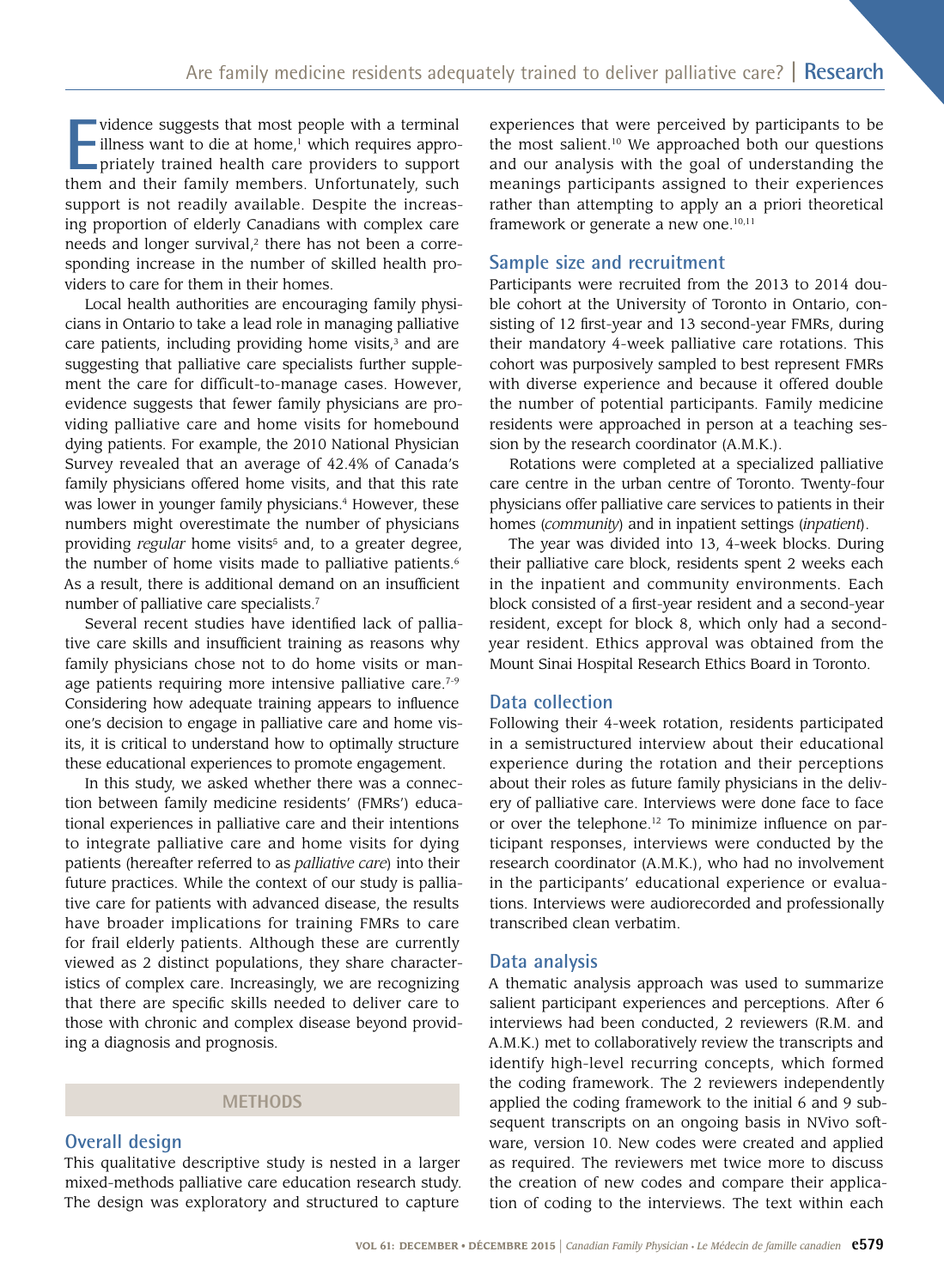code was reviewed to identify patterns among participant responses. The patterns were then further grouped into broader themes, which were reviewed and refined. After the first 6 interviews, themes related to knowledge and skill acquisition appeared to reach saturation. Simultaneously, perceptions about roles, educational gaps, and intentions to integrate palliative care into future practice emerged as important concepts to participants. The remaining 9 interviews were adjusted to further prompt these topics.

#### **Findings**

Fifteen of 25 residents consented to participate in the semistructured interviews (9 first-year residents and 6 second-year residents). This was the first palliative rotation for most participants (9 of 15), although many  $(n=8)$ reported having previous experience with palliative care during medical school. Participants described how their educational experience shaped their perceptions of their roles in providing palliative care. Using thematic analysis, we generated 4 themes that describe FMRs' experience in palliative care rotations: foundational skill development owing to training in a specialized setting; additional need for education and support; unaddressed gaps in pragmatic skills; and uncertainty about family physicians' role in palliative care.

### **Foundational skill development owing to training in a specialized setting**

Training in a specialized palliative care context afforded FMRs exposure to a larger number of palliative patients than would have been possible in a family medicine practice. Participants placed value on assessing a wide variety of palliative care cases and observing experts in this setting. As a result, they expressed increased capacity in their essential palliative care skills, particularly in 2 main areas: pain and symptom management; and communication with patients and families.

The biggest thing I learned is communication …. The way I've learned to communicate with people—like the physical gestures and how to bring up difficult conversations—that's probably the thing I'll carry with me the most. (Participant 1, second-year FMR)

Family medicine residents believed these 2 skills were of prime importance to them, and described this rotation as their first opportunity to both observe and receive feedback on difficult conversations with patients and families: "But [speaking about goals of care with families] is something we don't really get taught and to see an expert do that was really useful." (Participant 2, first-year FMR)

During their home palliative care experience, FMRs indicated having a greater appreciation for the determinants of holistic health from the patient's perspective and a greater understanding of what is needed to keep patients at home in the final stages of life.

They can tell you that they're coping, but if you go into the house and you see things are in shambles, then you know that they're not actually coping, so it gives you so much more information when you do the home visit. (Participant 3, second-year FMR)

#### **Additional need for education and support**

Family medicine residents anticipated that their communication and pain and symptom management skills would not be enough for them to independently provide palliative care. As one participant expressed, "With the skills and knowledge that I have right now, I would probably say I don't feel comfortable [caring for palliative patients] at this point." (Participant 4, first-year FMR)

To offset this deficiency, some participants intended to seek additional training in palliative care: "I think family physicians are more than capable of doing it, provided they get a little bit of extra training in some of the areas that we don't get so much exposure to during our training." (Participant 4)

Alternatively, some participants would address their knowledge gaps by using palliative care specialists either as consultative supports or as a way to transition care via referral. Participants suggested they would reach out to palliative care specialists when patients' needs exceeded their capability and anticipated this would be when patients had multiple complex symptoms or were in transition from being stable to imminently dying.

#### **Unaddressed gaps in pragmatic skills**

Family medicine residents also expressed gaps in their understanding of the pragmatic skills that would prepare them to integrate palliative care into their practices. In particular, participants wanted further education about funding, on-call systems, and how to access home-care nurse practitioners: "At the end of the day I really don't have a clear picture of how you make a living doing it, so I think I probably would have benefited from more formal information on that." (Participant 6, first-year FMR)

While some FMRs indicated that training with family physicians who incorporate palliative care into their practices would not offer any additional benefits, others suggested that this might present an opportunity to acquire more pragmatic skills.

I think from my perspective as someone who is interested in not doing solely palliative care, that would have been hugely valuable, just to be able to witness what the barriers are and how to overcome them. (Participant 6).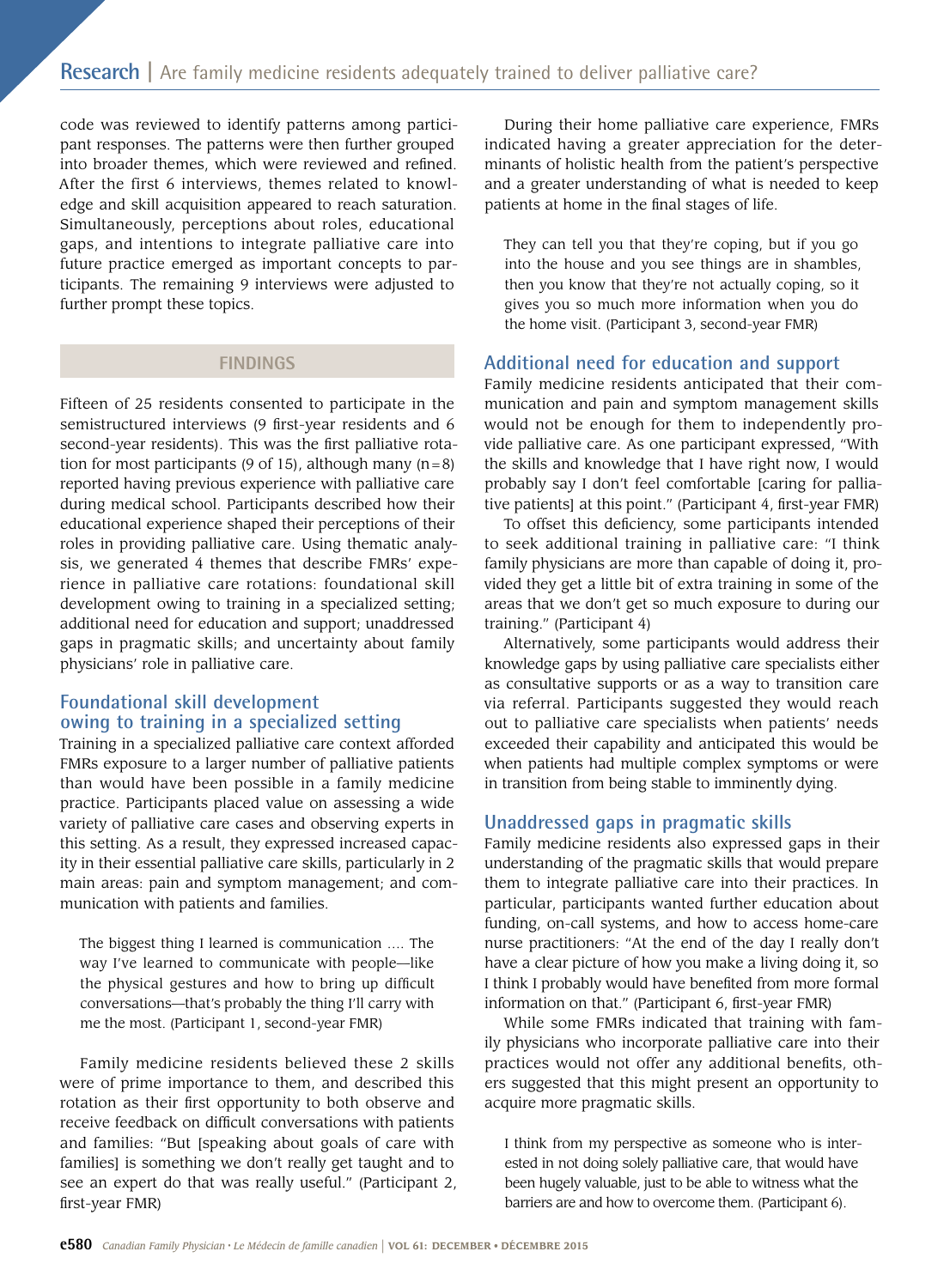During this rotation, FMRs only observed processes and infrastructure unique to a specialized centre, which might not be transferrable to a family practice setting.

Further, some participants indicated that their palliative care preceptors suggested that palliative care was easier to offer as a specialty and not as part of a family practice.

I was working with mostly specialists, whether they were GP-trained or otherwise, and they all did only palliative care. So, I think the majority of them basically said it would be too hard to do more than that. And, I think generally they advocated for full-time palliative care. (Participant 6)

#### **Uncertainty about family physicians' role in palliative care**

When reflecting on the role of family physicians in palliative care, FMRs emphasized the considerable value of maintaining lifelong relationships with their patients. They underscored that their intimate knowledge of and the trust they establish with patients and patients' family members make them best suited to provide palliative care. However, lack of expertise and infrastructure are barriers that might prevent them from continuing to care for their dying patients, particularly when home visits are required.

I think I would be happy to manage them and prescribe treatment but unless you are going to be available to do home visits or take calls at night or have some infrastructure to deal with that, I think that's still a barrier. Especially when we have these [specialized programs]—we could probably refer them to someone who has that infrastructure. (Participant 8, second-year FMR)

Many FMRs believed they might need to consider sacrificing their relationships with patients by referring them to specialized palliative care programs so that they receive "better care."

Sometimes you have to say, "Is it better that I'm providing care because I've been with the patient forever or is it better that someone with the expertise provides the care because they can do a better job?" (Participant 7, first-year FMR)

### **DISCUSSION**

Participants' training in a specialized palliative care centre provided many benefits, but also resulted in tensions related to the goal of promoting family medicine engagement in palliative care. Residents completed their 4-week rotation feeling more confident in pain and

symptom management and in discussion of goals of care, and valued working with physicians they viewed as experts in palliative care. They described substantial benefit in being exposed to a "holistic approach" to care, a finding that suggests educators should consider patients' homes as important learning environments for students and residents. For the first time, many residents witnessed how patients' environments, resources, and social circumstances affect their health throughout their lives, including while dying. The importance of providing an opportunity to make this link has been noted by Kuper and D'Eon, who argue for an expansion of medical education to include practical knowledge and skills in humanities and social sciences.13

Our findings also highlighted that despite the curricular goal of new graduate engagement in palliative care, the delivery of the curriculum has the unintended effect of discouraging FMRs from incorporating palliative care into their future practices. Our study suggests that this disjuncture might be at least partially the product of an education system driven by a list of competencies without considering future empowerment of trainees.<sup>14</sup> It might also result from a misalignment between learners and the most appropriate mentors. A palliative care rotation created for FMRs in which educators are part of a specialized program might reinforce the notion that palliative care is best offered by palliative care specialists. This suggests the existence of a "hidden curriculum" in the way palliative care education is delivered. The hidden curriculum was first described in the medical education literature by Hafferty.15 It refers to what is actually modeled in educational practice rather than what is formally endorsed.<sup>16</sup> We found this to be a useful sensitizing concept for understanding our findings that could be applied more explicitly in future studies.

Additionally, minimal exposure to family medicine preceptors who incorporate palliative care into their practices contributes to residents' disempowerment in the provision of palliative care. Failure to address this gap in FMRs' current palliative care education might perpetuate uncertainty about family physicians' role in palliative care.

When combined with feelings of discomfort stemming from insufficient palliative care skills and lack of clarity around how to integrate palliative care into a family practice, FMRs were faced with a dilemma: Although they greatly valued the physician-patient relationship that developed over time, many FMRs also felt obligated to refer their dying patients to specialized palliative care programs, which were perceived as providing better care owing to more expertise and appropriate infrastructure. Fortunately, the recognition of these root causes highlights opportunities for improvement in palliative care education.

Finally, our findings suggest that FMRs would seek out supplementary professional development to feel